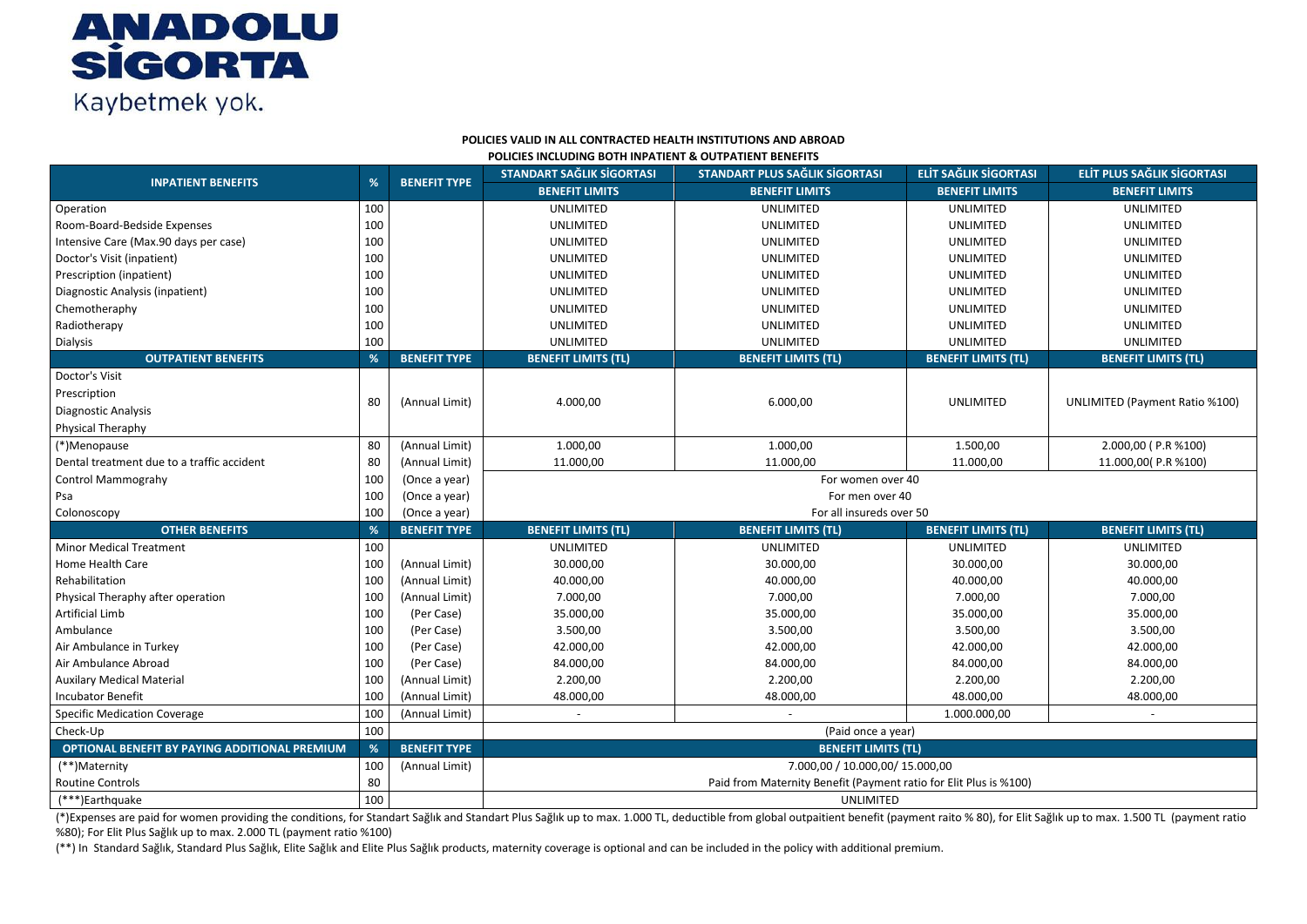(\*\*\*) In Standard Sağlık, Standard Plus Sağlık, Elite Sağlık and Elite Plus Sağlık products, earthquake coverage is optional and can be included in the policy with additional premium. **BENEFITS ABROAD (NOT VALID FOR ECO PLANS)**

| <b>BENEFITS</b>                 | <b>PAYMENT RATIO</b> | <b>BENEFIT TYPE</b> | STANDART, STANDART PLUS, ELIT AND<br>ELIT PLUS BENEFIT LIMITS (TL) |
|---------------------------------|----------------------|---------------------|--------------------------------------------------------------------|
| <b>MINOR OPERATION</b>          | 100                  | (PER OPERATION)     | 7.200,00                                                           |
| <b>MEDIUM OPERATION</b>         | 100                  | (PER OPERATION)     | 18.000,00                                                          |
| <b>MAJOR OPERATION</b>          | 100                  | (PER OPERATION)     | 36.000,00                                                          |
| SPECIAL OPERATION               | 100                  | (PER OPERATION)     | 72.000,00                                                          |
| <b>EXTRA SPECIAL OPERATION</b>  | 100                  | (PER OPERATION)     | 180.000,00                                                         |
| EXTRA MAJOR OPERATION           | 100                  | (PER OPERATION)     | 360.000,00                                                         |
| ROOM-BOARD-BEDSIDE EXPENSES     | 100                  | (DAILY LIMIT)       | 2.100,00                                                           |
| <b>INTENSIVE CARE</b>           | 100                  | (DAILY LIMIT)       | 4.200,00                                                           |
|                                 | 100                  | (PER CASE)          | 378.000,00                                                         |
| <b>DOCTOR'S VISIT</b>           | 100                  | (DAILY LIMIT)       | 745,00                                                             |
| PRESCRIPTION (INPATIENT)        | 100                  | (ANNUAL LIMIT)      | 7.200,00                                                           |
| DIAGNOSTIC ANALYSIS (INPATIENT) | 100                  | (ANNUAL LIMIT)      | 10.800,00                                                          |
| <b>CHEMOTHERAPHY</b>            | 100                  | (ANNUAL LIMIT)      | 160.000,00                                                         |
| <b>RADIOTHERAPHY</b>            | 100                  | (ANNUAL LIMIT)      | 140.000,00                                                         |
| <b>DIALYSIS</b>                 | 100                  | (ANNUAL LIMIT)      | 74.000,00                                                          |

Standart, Standart Plus, Elit, Elit Plus are valid abroad within the same benefit limits.

| ELIT, ELIT PLUS OUTPATIENT BENEFITS ABROAD                                                    |                                         |                                              |                     |                                          |  |  |  |  |
|-----------------------------------------------------------------------------------------------|-----------------------------------------|----------------------------------------------|---------------------|------------------------------------------|--|--|--|--|
| <b>TEMINATLAR</b>                                                                             | ELİT SAĞLIK PAYMENT<br><b>RATIO (%)</b> | ELİT PLUS SAĞLIK PAYMENT<br><b>RATIO (%)</b> | <b>BENEFIT TYPE</b> | <b>BENEFITS</b><br><b>LIMITS</b><br>(TL) |  |  |  |  |
| <b>DOCTOR'S VISIT</b><br><b>PRESCRIPTION (OUTPATIENT)</b><br>DIAGNOSTIC ANALYSIS (OUTPATIENT) | 80                                      | 100                                          | (ANNUAL LIMIT)      | 15.500,00                                |  |  |  |  |
| PHYSICAL THERAPHY                                                                             | 80                                      | 100                                          | (PER SESSION)       | 480,00                                   |  |  |  |  |
|                                                                                               | 80                                      | 100                                          | (ANNUAL LIMIT)      | 2.880,00                                 |  |  |  |  |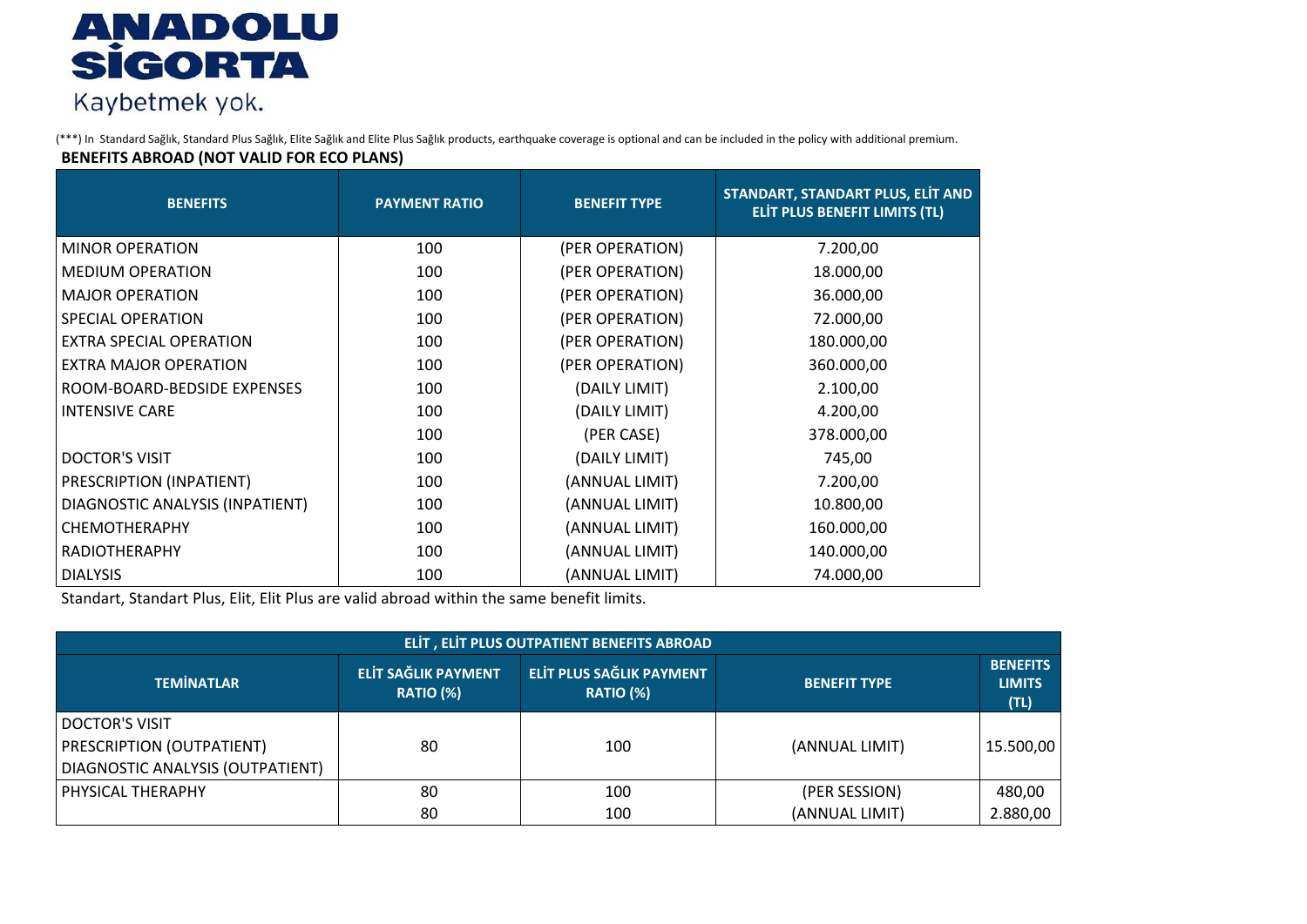**POLICIES WHICH ARE NOT VALID ABROAD, IN "A" CLASS HOSPITALS AND AT UNCONTACTED HEALTH ISTITUTIONS EXCEPT EMERGENCY SITUATIONS POLICIES INCLUDING BOTH INPATIENT & OUTPATIENT BENEFITS**

| <b>INPATIENT BENEFITS</b>                     | %        | <b>BENEFIT TYPE</b> | STANDART SAĞLIK SİGORTASI ECO                                     | STANDART PLUS SAĞLIK SİGORTASI ECO | <b>ELIT SAĞLIK SIGORTASI ECO</b> | ELİT PLUS SAĞLIK SİGORTASI ECO        |  |  |
|-----------------------------------------------|----------|---------------------|-------------------------------------------------------------------|------------------------------------|----------------------------------|---------------------------------------|--|--|
|                                               |          |                     | <b>BENEFIT LIMITS</b>                                             | <b>BENEFIT LIMITS</b>              | <b>BENEFIT LIMITS</b>            | <b>BENEFIT LIMITS</b>                 |  |  |
| Operation                                     | 100      |                     | <b>UNLIMITED</b>                                                  | UNLIMITED                          | <b>UNLIMITED</b>                 | UNLIMITED                             |  |  |
| Room-Board-Bedside Expenses                   | 100      |                     | <b>UNLIMITED</b>                                                  | <b>UNLIMITED</b>                   | <b>UNLIMITED</b>                 | UNLIMITED                             |  |  |
| Intensive Care (Max.90 days per case)         | 100      |                     | <b>UNLIMITED</b>                                                  | UNLIMITED                          | <b>UNLIMITED</b>                 | <b>UNLIMITED</b>                      |  |  |
| Doctor's Visit (inpatient)                    | 100      |                     | <b>UNLIMITED</b>                                                  | UNLIMITED                          | <b>UNLIMITED</b>                 | UNLIMITED                             |  |  |
| Prescription (inpatient)                      | 100      |                     | <b>UNLIMITED</b>                                                  | UNLIMITED                          | <b>UNLIMITED</b>                 | <b>UNLIMITED</b>                      |  |  |
| Diagnostic Analysis (inpatient)               | 100      |                     | <b>UNLIMITED</b>                                                  | UNLIMITED                          | <b>UNLIMITED</b>                 | UNLIMITED                             |  |  |
| Chemotheraphy                                 | 100      |                     | <b>UNLIMITED</b>                                                  | UNLIMITED                          | <b>UNLIMITED</b>                 | <b>UNLIMITED</b>                      |  |  |
| Radiotherapy                                  | 100      |                     | <b>UNLIMITED</b>                                                  | UNLIMITED                          | <b>UNLIMITED</b>                 | UNLIMITED                             |  |  |
| <b>Dialysis</b>                               | 100      |                     | <b>UNLIMITED</b>                                                  | UNLIMITED                          | <b>UNLIMITED</b>                 | UNLIMITED                             |  |  |
| <b>OUTPATIENT BENEFITS</b>                    | %        | <b>BENEFIT TYPE</b> | <b>BENEFIT LIMITS (TL)</b>                                        | <b>BENEFIT LIMITS (TL)</b>         | <b>BENEFIT LIMITS (TL)</b>       | <b>BENEFIT LIMITS (TL)</b>            |  |  |
| Doctor's Visit                                |          |                     |                                                                   |                                    |                                  |                                       |  |  |
| Prescription                                  | 80       | (Annual Limit)      | 4.000,00                                                          | 6.000,00                           | <b>UNLIMITED</b>                 | <b>UNLIMITED (Payment Ratio %100)</b> |  |  |
| <b>Diagnostic Analysis</b>                    |          |                     |                                                                   |                                    |                                  |                                       |  |  |
| Physical Theraphy                             |          |                     |                                                                   |                                    |                                  |                                       |  |  |
| (*)Menopause                                  | 80       | (Annual Limit)      | 1.000,00<br>1.000,00                                              |                                    | 1.500,00                         | 2.000,00 (P.R %100)                   |  |  |
| Dental treatment due to a traffic accident    | 80       | (Annual Limit)      | 11.000,00<br>11.000,00                                            |                                    | 11.000,00                        | 11.000,00(P.R %100)                   |  |  |
| Control Mammograhy                            | 100      | (Once a year)       | For women over 40                                                 |                                    |                                  |                                       |  |  |
| Psa                                           | 100      | (Once a year)       |                                                                   | For men over 40                    |                                  |                                       |  |  |
| Colonoscopy                                   | 100      | (Once a year)       |                                                                   | For all insureds over 50           |                                  |                                       |  |  |
| <b>OTHER BENEFITS</b>                         | %        | <b>BENEFIT TYPE</b> | <b>BENEFIT LIMITS (TL)</b>                                        | <b>BENEFIT LIMITS (TL)</b>         | <b>BENEFIT LIMITS (TL)</b>       | <b>BENEFIT LIMITS (TL)</b>            |  |  |
| <b>Minor Medical Treatment</b>                | 100      |                     | <b>UNLIMITED</b>                                                  | UNLIMITED                          | <b>UNLIMITED</b>                 | UNLIMITED                             |  |  |
| Home Health Care                              | 100      | (Annual Limit)      | 30.000,00                                                         | 30.000,00                          | 30.000,00                        | 30.000,00                             |  |  |
| Rehabilitation                                | 100      | (Annual Limit)      | 40.000,00                                                         | 40.000,00                          | 40.000,00                        | 40.000,00                             |  |  |
| Physical Theraphy after operation             | 100      | (Annual Limit)      | 7.000,00                                                          | 7.000,00                           | 7.000,00                         | 7.000,00                              |  |  |
| <b>Artificial Limb</b>                        | 100      | (Per Case)          | 35.000,00                                                         | 35.000,00                          | 35.000,00                        | 35.000,00                             |  |  |
| Ambulance                                     | 100      | (Per Case)          | 3.500,00                                                          | 3.500,00                           | 3.500,00                         | 3.500,00                              |  |  |
| Air Ambulance in Turkey                       | 100      | (Per Case)          | 42.000,00                                                         | 42.000,00                          | 42.000,00                        | 42.000,00                             |  |  |
| <b>Auxilary Medical Material</b>              | 100      | (Annual Limit)      | 2.200,00                                                          | 2.200,00                           | 2.200,00                         | 2.200,00                              |  |  |
| <b>Incubator Benefit</b>                      | $^{(*)}$ | (Annual Limit)      | 47.000,00                                                         | 47.000,00                          | 47.000,00                        | 47.000,00                             |  |  |
| (**)Emergency Services                        | 100      | (Annual Limit)      | 48.000,00<br>48.000,00                                            |                                    | 48.000,00                        | 48.000,00                             |  |  |
| Specific Medication Coverage                  | 100      | (Annual Limit)      | 1.000.000,00                                                      |                                    |                                  |                                       |  |  |
| Check-Up                                      | 100      |                     | (Paid once a year)                                                |                                    |                                  |                                       |  |  |
| OPTIONAL BENEFIT BY PAYING ADDITIONAL PREMIUM | %        | <b>BENEFIT TYPE</b> | <b>BENEFIT LIMITS (TL)</b>                                        |                                    |                                  |                                       |  |  |
| (***)Maternity                                | 100      | (Annual Limit)      | 7.000,00 / 10.000,00/ 15.000,00                                   |                                    |                                  |                                       |  |  |
| <b>Routine Controls</b>                       | 80       |                     | Paid from Maternity Benefit (Payment ratio for Elit Plus is %100) |                                    |                                  |                                       |  |  |
| (****)Earthquake                              | 100      |                     | UNLIMITED                                                         |                                    |                                  |                                       |  |  |

(\*)Expenses are paid for women providing the conditions, for Standart Sağlık Eco and Standart Plus Sağlık Eco up to max. 1.000 TL, deductible from global outpaitient benefit (payment raito % 80), for Elit Sağlık Eco up to max. 1.500 TL (payment ratio %80); For Elit Plus Sağlık Eco up to max. 2.000 TL (payment ratio %100)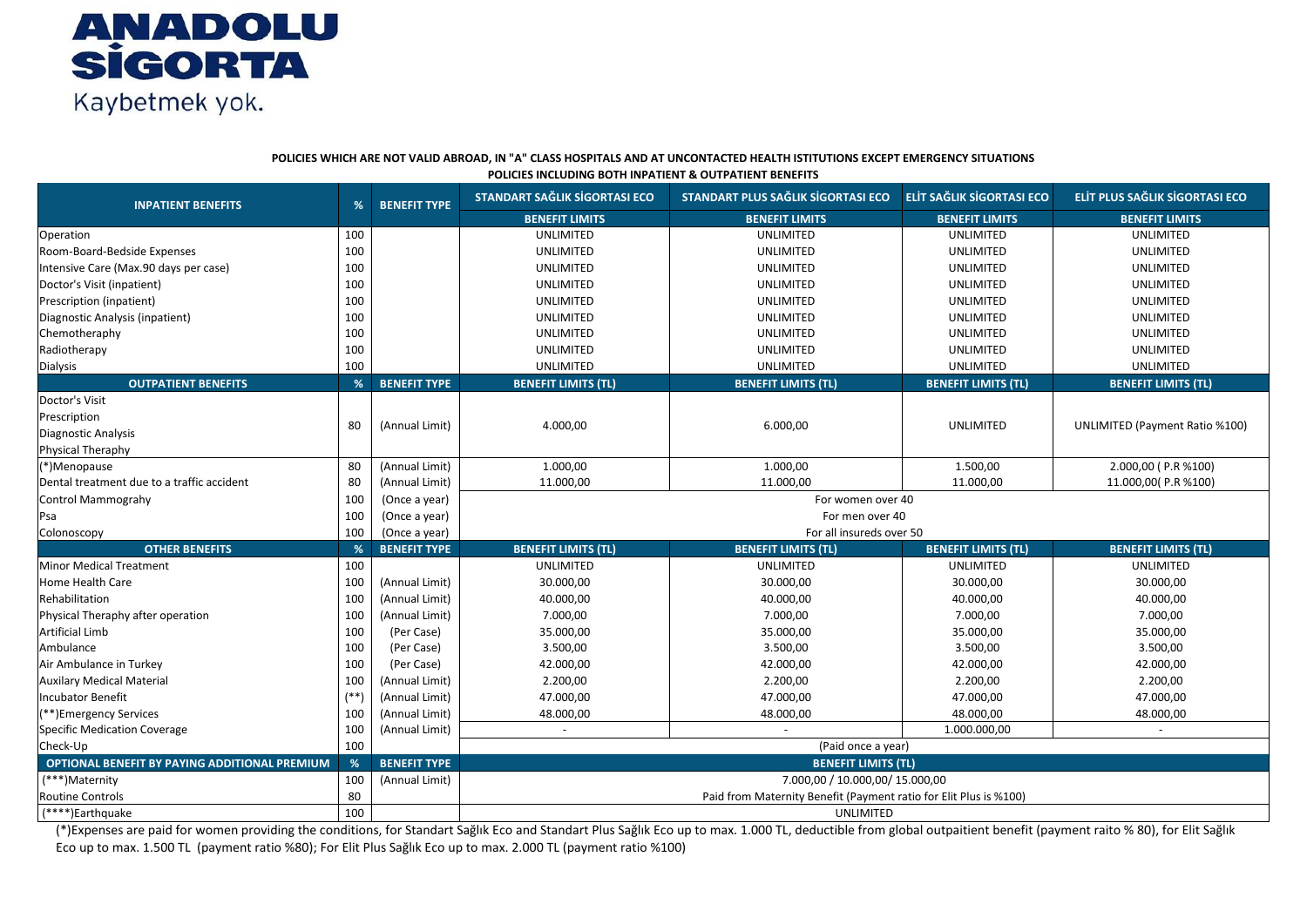(\*\*\*) In Standard Sağlık Eco, Standard Plus Sağlık Eco, Elite Sağlık Eco and Elite Plus Sağlık Eco products, maternity coverage is optional and can be included in the policy with additional premium. (\*\*\*\*) In Standard Sağlık Eco, Standard Plus Sağlık Eco, Elite Sağlık Eco and Elite Plus Sağlık Eco products, earthquake coverage is optional and can be included in the policy with additional premium.

### **POLICIES WHICH ARE VALID IN ALL CONRACTED HEALTH INSTITUTIONS AND ABROAD**

**POLICIES INCLUDING INPATIENT BENEFITS & MODERN DIAGNOSTIC METHODS** 

| <b>INPATIENT BENEFITS</b>                     |     | <b>BENEFIT TYPE</b> | HESAPLI MAKSİ SAĞLIK SİGORTASI          | HESAPLI PLUS SAĞLIK SİGORTASI | <b>HESAPLI SAĞLIK SİGORTASI</b> |  |
|-----------------------------------------------|-----|---------------------|-----------------------------------------|-------------------------------|---------------------------------|--|
|                                               | %   |                     | <b>BENEFIT LIMITS</b>                   | <b>BENEFIT LIMITS</b>         | <b>BENEFIT LIMITS</b>           |  |
| Operation                                     | 100 |                     | <b>UNLIMITED</b>                        | <b>UNLIMITED</b>              | <b>UNLIMITED</b>                |  |
| Room-Board-Bedside Expenses                   | 100 |                     | UNLIMITED                               | <b>UNLIMITED</b>              | <b>UNLIMITED</b>                |  |
| Intensive Care (Max.90 days per case)         | 100 |                     | UNLIMITED                               | <b>UNLIMITED</b>              | <b>UNLIMITED</b>                |  |
| Doctor's Visit (inpatient)                    | 100 |                     | UNLIMITED                               | <b>UNLIMITED</b>              | UNLIMITED                       |  |
| Prescription (inpatient)                      | 100 |                     | <b>UNLIMITED</b>                        | <b>UNLIMITED</b>              | <b>UNLIMITED</b>                |  |
| Diagnostic Analysis (inpatient)               | 100 |                     | <b>UNLIMITED</b>                        | <b>UNLIMITED</b>              | UNLIMITED                       |  |
| Chemotheraphy                                 | 100 |                     | <b>UNLIMITED</b>                        | <b>UNLIMITED</b>              | <b>UNLIMITED</b>                |  |
| Radiotherapy                                  | 100 |                     | UNLIMITED                               | <b>UNLIMITED</b>              | UNLIMITED                       |  |
| Dialysis                                      | 100 |                     | UNLIMITED                               | <b>UNLIMITED</b>              | <b>UNLIMITED</b>                |  |
| <b>OTHER BENEFITS</b>                         | %   | <b>BENEFIT TYPE</b> | <b>BENEFIT LIMITS</b>                   | <b>BENEFIT LIMITS</b>         | <b>BENEFIT LIMITS</b>           |  |
| <b>Minor Medical Treatment</b>                | 100 |                     | UNLIMITED                               | <b>UNLIMITED</b>              | <b>UNLIMITED</b>                |  |
| <b>Modern Diagnostic Methods</b>              | 80  |                     | (Paid from diagnostic analysis benefit) | <b>UNLIMITED</b>              |                                 |  |
| Diagnostic Analysis (Outpatient)              | 80  |                     | <b>UNLIMITED</b>                        |                               |                                 |  |
| <b>Home Health Care</b>                       | 100 | (Annual Limit)      | 30.000,00                               | 30.000,00                     | 30.000,00                       |  |
| Rehabilitation                                | 100 | (Annual Limit)      | 40.000,00                               | 40.000,00                     | 40.000,00                       |  |
| Physical Theraphy after operation             | 100 | (Annual Limit)      | 7.000,00                                | 7.000,00                      | 7.000,00                        |  |
| Artificial Limb                               | 100 | (Per case)          | 35.000,00                               | 35.000,00                     | 35.000,00                       |  |
| Ambulance                                     | 100 | (Per case)          | 3.500,00                                | 3.500,00                      | 3.500,00                        |  |
| Air Ambulance in Turkey                       | 100 | (Per case)          | 42.000,00                               | 42.000,00                     | 42.000,00                       |  |
| Air Ambulance Abroad                          | 100 | (Per case)          | 84.000,00                               | 84.000,00                     | 84.000,00                       |  |
| <b>Auxilary Medical Material</b>              | 100 | (Annual Limit)      | 2.200,00                                | 2.200,00                      | 2.200,00                        |  |
| Dental Treatment Due to a Traffic Accident    | 80  | (Annual Limit)      | 5.000,00                                | 5.000,00                      | 5.000,00                        |  |
| <b>Control Mammograhy</b>                     | 100 | (Once a year)       | For women over 40                       | For women over 40             | For women over 40               |  |
| Psa                                           | 100 | (Once a year)       | For men over 40                         | For men over 40               | For men over 40                 |  |
| OPTIONAL BENEFIT BY PAYING ADDITIONAL PREMIUM | %   | <b>BENEFIT TYPE</b> | <b>BENEFIT LIMITS (TL)</b>              |                               |                                 |  |
| (*)Check-Up                                   | 100 |                     | (Paid once a year)                      |                               |                                 |  |

(\*) Provided that they are only performed at the health institutions specified on our website to the policies of the insured having this benefit. The expenses shall be covered once a year at 100% payment ratio. This benefit is available for the insured who is 14 (included) and over. Check-up benefit is optional and can be included in the policy with additional premium.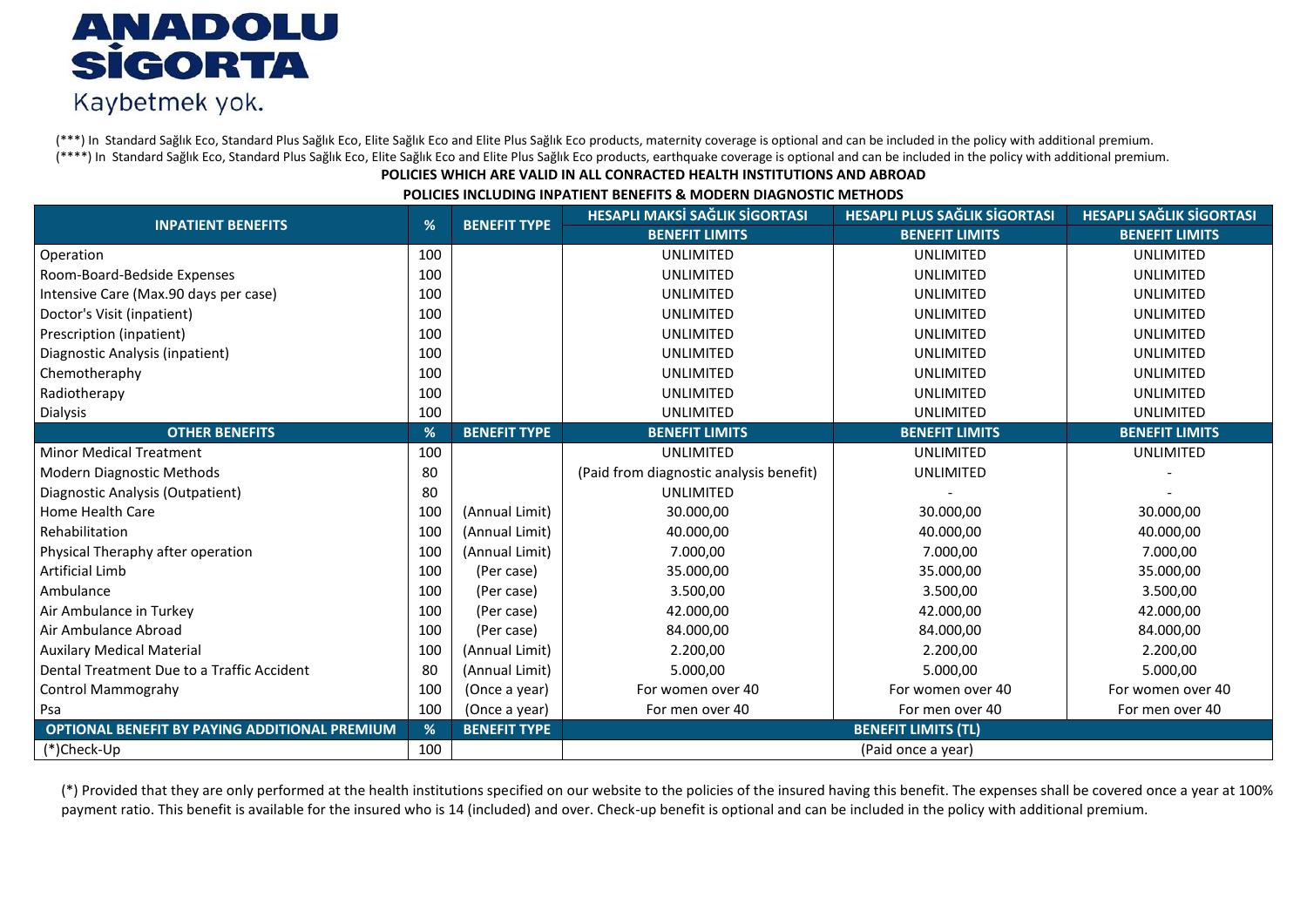

### **HESAPLI MAKSİ, HESAPLI PLUS AND HESAPLI SAĞLIK BENEFIT LIMITS ABROAD (NOT VALID FOR ECO PLANS)**

|                                  |                          |                     | <b>BENEFIT LIMITS</b>          |                               |                                 |  |
|----------------------------------|--------------------------|---------------------|--------------------------------|-------------------------------|---------------------------------|--|
| <b>BENEFITS</b>                  | <b>PAYMENT RATIO (%)</b> | <b>BENEFIT TYPE</b> | HESAPLI MAKSİ SAĞLIK SİGORTASI | HESAPLI PLUS SAĞLIK SİGORTASI | <b>HESAPLI SAĞLIK SİGORTASI</b> |  |
| <b>MINOR OPERATION</b>           | 100                      | (PER OPERATION)     | 6.240,00                       | 6.240,00                      | 6.240,00                        |  |
| <b>MEDIUM OPERATION</b>          | 100                      | (PER OPERATION)     | 15.600,00                      | 15.600,00                     | 15.600,00                       |  |
| <b>MAJOR OPERATION</b>           | 100                      | (PER OPERATION)     | 31.200,00                      | 31.200,00                     | 31.200,00                       |  |
| SPECIAL OPERATION                | 100                      | (PER OPERATION)     | 62.400,00                      | 62.400,00                     | 62.400,00                       |  |
| EXTRA SPECIAL OPERATION          | 100                      | (PER OPERATION)     | 156.000,00                     | 156.000,00                    | 156.000,00                      |  |
| EXTRA MAJOR OPERATION            | 100                      | (PER OPERATION)     | 312.000,00                     | 312.000,00                    | 312.000,00                      |  |
| ROOM-BOARD-BEDSIDE EXPENSES      | 100                      | (DAILY LIMIT)       | 1.800,00                       | 1.800,00                      | 1.800,00                        |  |
| <b>INTENSIVE CARE</b>            | 100                      | (DAILY LIMIT)       | 3.420,00                       | 3.420,00                      | 3.420,00                        |  |
|                                  | 100                      | (PER CASE)          | 307.800,00                     | 307.800,00                    | 307.800,00                      |  |
| <b>DOCTOR'S VISIT</b>            | 100                      | (DAILY LIMIT)       | 636,00                         | 636,00                        | 636,00                          |  |
| PRESCRIPTION (INPATIENT)         | 100                      | (ANNUAL LIMIT)      | 5.900,00                       | 5.900,00                      | 5.900,00                        |  |
| DIAGNOSTIC ANALYSIS (INPATIENT)  | 100                      | (ANNUAL LIMIT)      | 9.100,00                       | 9.100,00                      | 9.100,00                        |  |
| <b>CHEMOTHERAPHY</b>             | 100                      | (ANNUAL LIMIT)      | 149.000,00                     | 149.000,00                    | 149.000,00                      |  |
| RADIOTHERAPHY                    | 100                      | (ANNUAL LIMIT)      | 122.000,00                     | 122.000,00                    | 122.000,00                      |  |
| <b>DIALYSIS</b>                  | 100                      | (ANNUAL LIMIT)      | 62.000,00                      | 62.000,00                     | 62.000,00                       |  |
| <b>DIAGNOSTIC (OUTPATIENT)</b>   | 80                       | (ANNUAL LIMIT)      | 12.000,00                      | (Not Paid)                    | (Not Paid)                      |  |
| <b>MODERN DIAGNOSTIC METHODS</b> | 80                       | (ANNUAL LIMIT)      | (Paid from diagnostic benefit) | 9.300,00                      | (Not Paid)                      |  |

The limited benefits for Hesaplı Maksi, Hesaplı Plus and Hesaplı Sağlık, are valid abroad within the same benefit limits.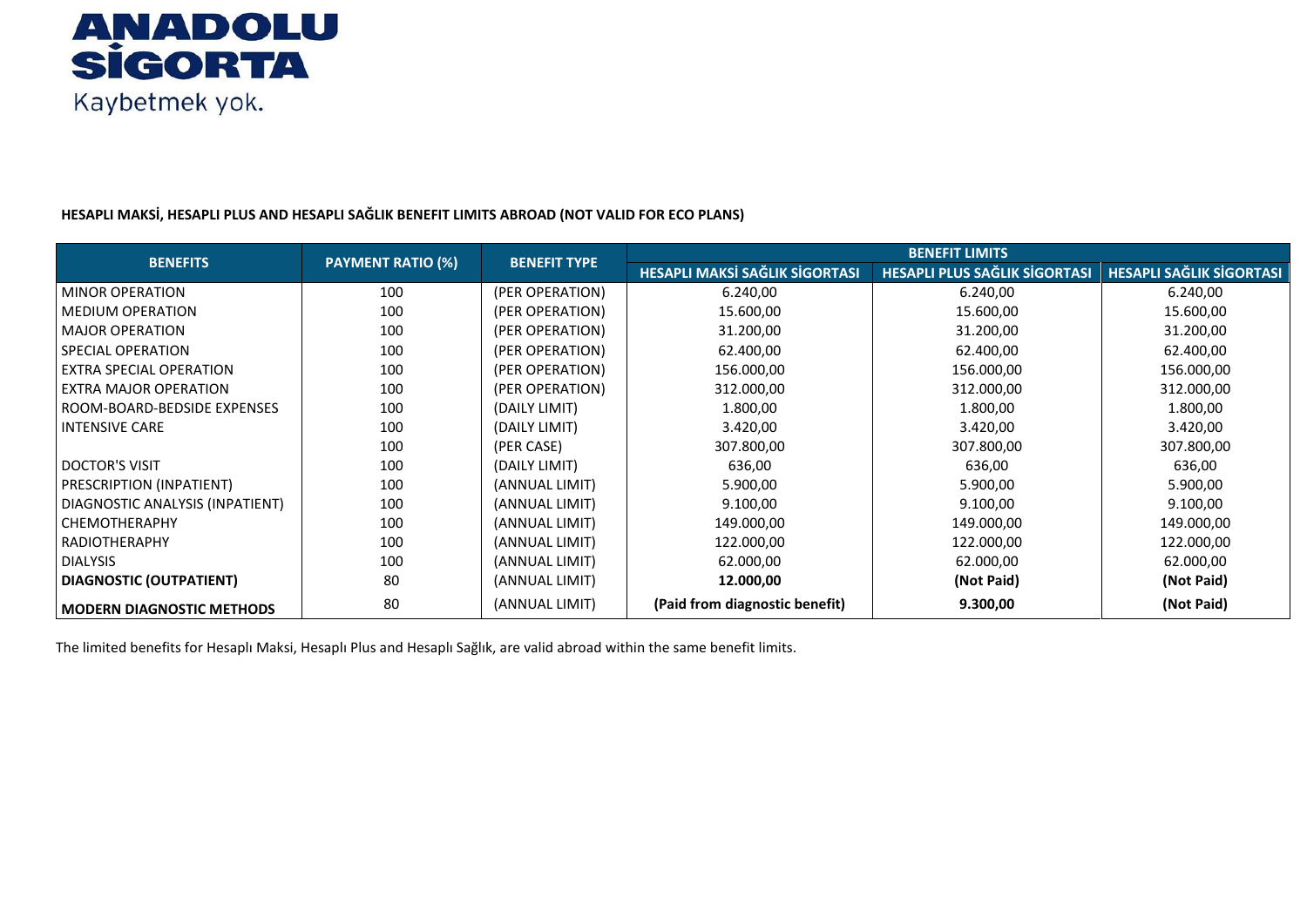#### **POLICIES WHICH ARE NOT VALID ABROAD, IN "A" CLASS HOSPITALS AND AT UNCONTACTED HEALTH ISTITUTIONS EXCEPT EMERGENCY SITUATIONS**

**POLICIES INCLUDING INPATIENT BENEFITS & DIAGNOSTIC METHODS, POLICIES INCLUDING INPATIENT BENEFITS & MODERN DIAGNOSTIC METHODS AND ONLY INPATIENT BENEFITS**

|                                                      |      |                     | HESAPLI MAKSİ SAĞLIK SİGORTASI ECO       | HESAPLI PLUS SAĞLIK SİGORTASI ECO | <b>HESAPLI SAĞLIK SİGORTASI ECO</b> |
|------------------------------------------------------|------|---------------------|------------------------------------------|-----------------------------------|-------------------------------------|
| <b>INPATIENT BENEFITS</b>                            | %    | <b>BENEFIT TYPE</b> | <b>BENEFIT LIMITS (TL)</b>               | <b>BENEFIT LIMITS (TL)</b>        | <b>BENEFIT LIMITS (TL)</b>          |
| Operation                                            | 100  |                     | <b>UNLIMITED</b>                         | <b>UNLIMITED</b>                  | <b>UNLIMITED</b>                    |
| Room-Board-Bedside Expenses                          | 100  |                     | <b>UNLIMITED</b>                         | <b>UNLIMITED</b>                  | <b>UNLIMITED</b>                    |
| Intensive Care (Max.90 days per case)                | 100  |                     | <b>UNLIMITED</b>                         | <b>UNLIMITED</b>                  | <b>UNLIMITED</b>                    |
| Doctor's Visit (inpatient)                           | 100  |                     | <b>UNLIMITED</b>                         | <b>UNLIMITED</b>                  | <b>UNLIMITED</b>                    |
| Prescription (inpatient)                             | 100  |                     | <b>UNLIMITED</b>                         | <b>UNLIMITED</b>                  | <b>UNLIMITED</b>                    |
| Diagnostic Analysis (inpatient)                      | 100  |                     | <b>UNLIMITED</b>                         | <b>UNLIMITED</b>                  | <b>UNLIMITED</b>                    |
| Chemotheraphy                                        | 100  |                     | <b>UNLIMITED</b>                         | <b>UNLIMITED</b>                  | <b>UNLIMITED</b>                    |
| Radiotherapy                                         | 100  |                     | <b>UNLIMITED</b>                         | <b>UNLIMITED</b>                  | <b>UNLIMITED</b>                    |
| Dialysis                                             | 100  |                     | <b>UNLIMITED</b>                         | <b>UNLIMITED</b>                  | <b>UNLIMITED</b>                    |
| <b>OTHER BENEFITS</b>                                | %    | <b>BENEFIT TYPE</b> | <b>BENEFIT LIMITS (TL)</b>               | <b>BENEFIT LIMITS (TL)</b>        | <b>BENEFIT LIMITS (TL)</b>          |
| <b>Minor Medical Treatment</b>                       | 100  |                     | <b>UNLIMITED</b>                         | <b>UNLIMITED</b>                  | <b>UNLIMITED</b>                    |
| Modern Diagnostic Methods                            | 80   |                     | (Paid from diagnostic analysis benefit.) | <b>UNLIMITED</b>                  |                                     |
| Diagnosis (Outpatient)                               | 80   |                     | <b>UNLIMITED</b>                         |                                   |                                     |
| Home Health Care                                     | 100  | (Annual Limit)      | 30.000,00                                | 30.000,00                         | 30.000,00                           |
| Rehabilitation                                       | 100  | (Annual Limit)      | 40.000,00                                | 40.000,00                         | 40.000,00                           |
| Physical Theraphy after operation                    | 100  | (Annual Limit)      | 7.000,00                                 | 7.000,00                          | 7.000,00                            |
| <b>Artificial Limb</b>                               | 100  | (Per case)          | 35.000,00                                | 35.000,00                         | 35.000,00                           |
| Ambulance                                            | 100  | (Per case)          | 3.500,00                                 | 3.500,00                          | 3.500,00                            |
| Air Ambulance in Turkey                              | 100  | (Per case)          | 42.000,00                                | 42.000,00                         | 42.000,00                           |
| <b>Auxilary Medical Material</b>                     | 100  | (Annual Limit)      | 2.200,00                                 | 2.200,00                          | 2.200,00                            |
| Dental Treatment Due to a Traffic Accident           | 80   | (Annual Limit)      | 5.000,00                                 | 5.000,00                          | 5.000,00                            |
| (**)Emergency Services                               | $**$ | (Annual Limit)      | 47.000,00                                | 47.000,00                         | 47.000,00                           |
| <b>Control Mammograhy</b>                            | 100  | (Once a year)       | For women over 40                        | For women over 40                 | For women over 40                   |
| Psa                                                  | 100  | (Once a year)       | For men over 40                          | For men over 40                   | For men over 40                     |
| <b>OPTIONAL BENEFIT BY PAYING ADDITIONAL PREMIUM</b> | %    | <b>BENEFIT TYPE</b> |                                          | <b>BENEFIT LIMITS (TL)</b>        |                                     |
| (*)Check-Up                                          | 100  |                     |                                          | (Paid once a year)                |                                     |

 $(*)$  Provided that they are only performed at the health institutions specified on our website to the policies of the insured having this benefit. The expenses shall be covered once a year at 100% payment ratio. This benefit is available for the insured who is 14 (included) and over. Check-up benefit is optional and can be included in the policy with additional premium.

(\*\*) At non-contracted health care providers in Eco Plan, the costs of treatment in the specified emergency cases are only within the scope of the policy benefits of the treatment, within the limits and payment rates specified in the benefit table in the limited benefits and in the unlimited benefits with the payment rates of the related benefits in the table. The benefit will be paid within the "limit". Drowning, traffic